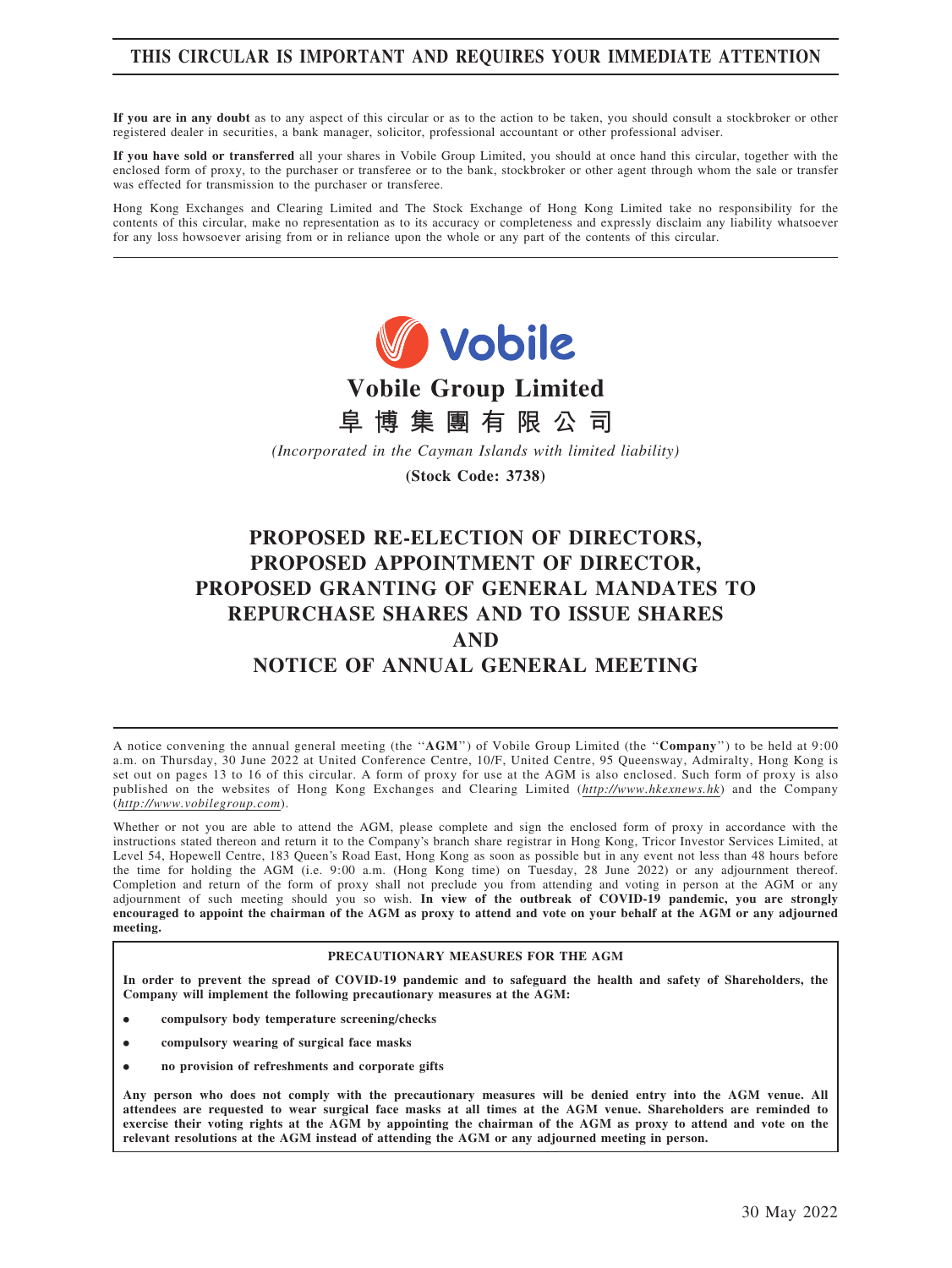# **CONTENTS**

## Page

| Letter from the Board                                                     |                                                   |                |  |  |
|---------------------------------------------------------------------------|---------------------------------------------------|----------------|--|--|
| 1 <sub>1</sub>                                                            |                                                   | $\overline{4}$ |  |  |
| 2.                                                                        | Proposed Re-election and Appointment of Directors | $\overline{4}$ |  |  |
| 3.                                                                        |                                                   | 5              |  |  |
| 4.                                                                        |                                                   | 5              |  |  |
| 5.                                                                        |                                                   | 5              |  |  |
| 6.                                                                        |                                                   | 6              |  |  |
| Appendix I — Details of the Retiring Directors Proposed to be             |                                                   |                |  |  |
|                                                                           |                                                   | 7              |  |  |
| Appendix II — Details of the Director Proposed to be Appointed at the AGM |                                                   |                |  |  |
| Appendix III — Explanatory Statement on the Share Repurchase Mandate      |                                                   |                |  |  |
|                                                                           |                                                   |                |  |  |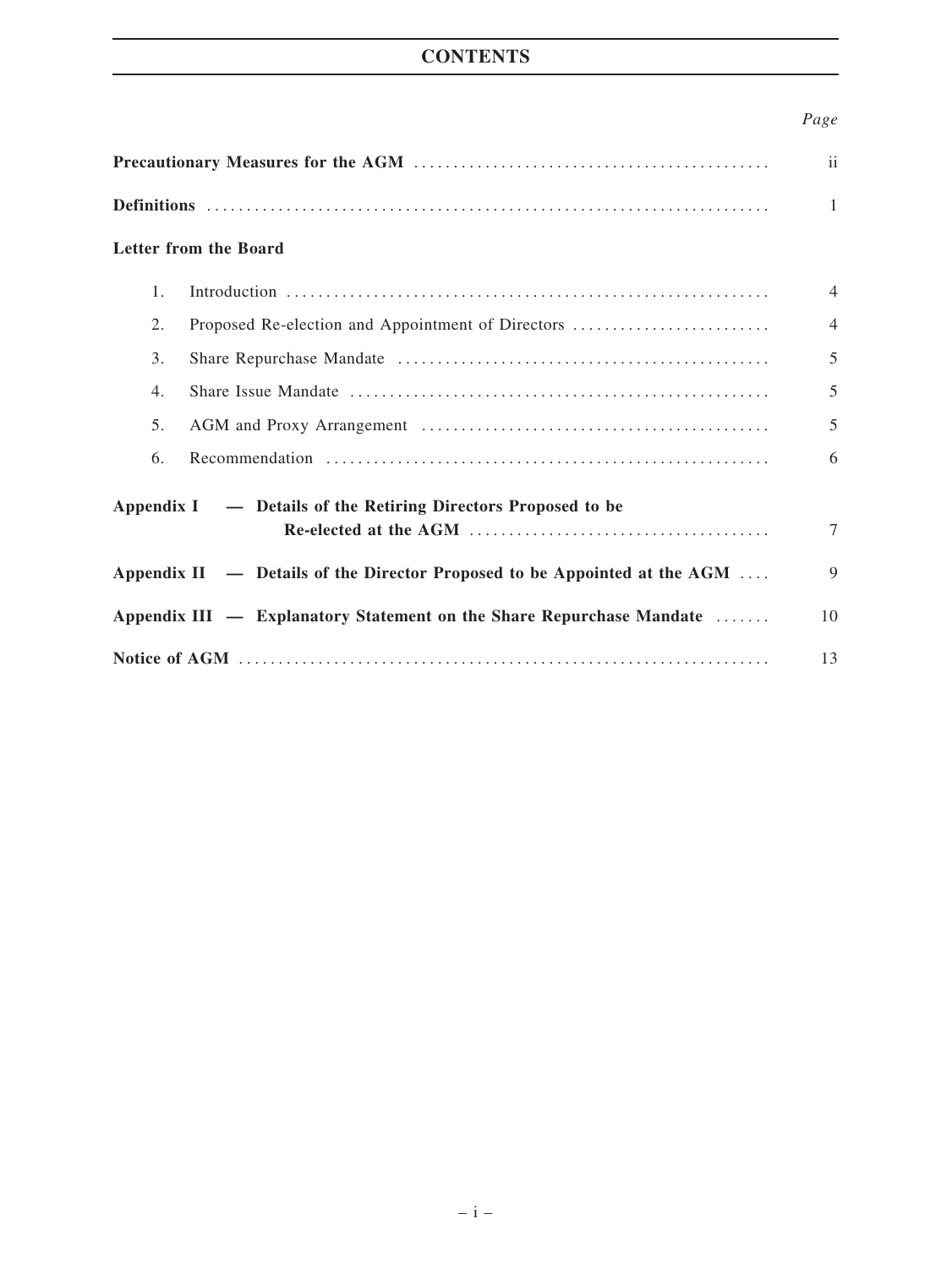## PRECAUTIONARY MEASURES FOR THE AGM

In view of the ongoing COVID-19 pandemic and recent requirements for prevention and control of its spread, the Company will implement the following precautionary measures at the AGM to protect attending Shareholders, staff and other stakeholders from the risk of infection:

- (i) Compulsory body temperature checks will be conducted on every attending Shareholder, proxy and other attendees at the entrance of the AGM venue. Any person found to be suffering from a fever or otherwise unwell will be denied entry into the AGM venue or be required to leave the AGM venue.
- (ii) All attendees are requested to wear surgical face masks at the AGM venue at all times, and to maintain a safe distance with other attendees.
- (iii) No refreshments and corporate gifts will be provided.

To the extent permitted under applicable laws, the Company reserves the right to deny entry into the AGM venue or require any person to leave the AGM venue in order to ensure the safety of the attendees at the AGM.

In the interest of all stakeholders' health and safety and in response to the recent guidelines on prevention and control of COVID-19 pandemic, Shareholders are reminded that physical attendance in person at the AGM is not necessary for the purpose of exercising voting rights. As an alternative, by completing form of proxy in accordance with the instructions printed thereon, Shareholders may appoint the chairman of the AGM as proxy to attend and vote on the relevant resolutions at the AGM instead of attending the AGM or any adjourned meeting in person.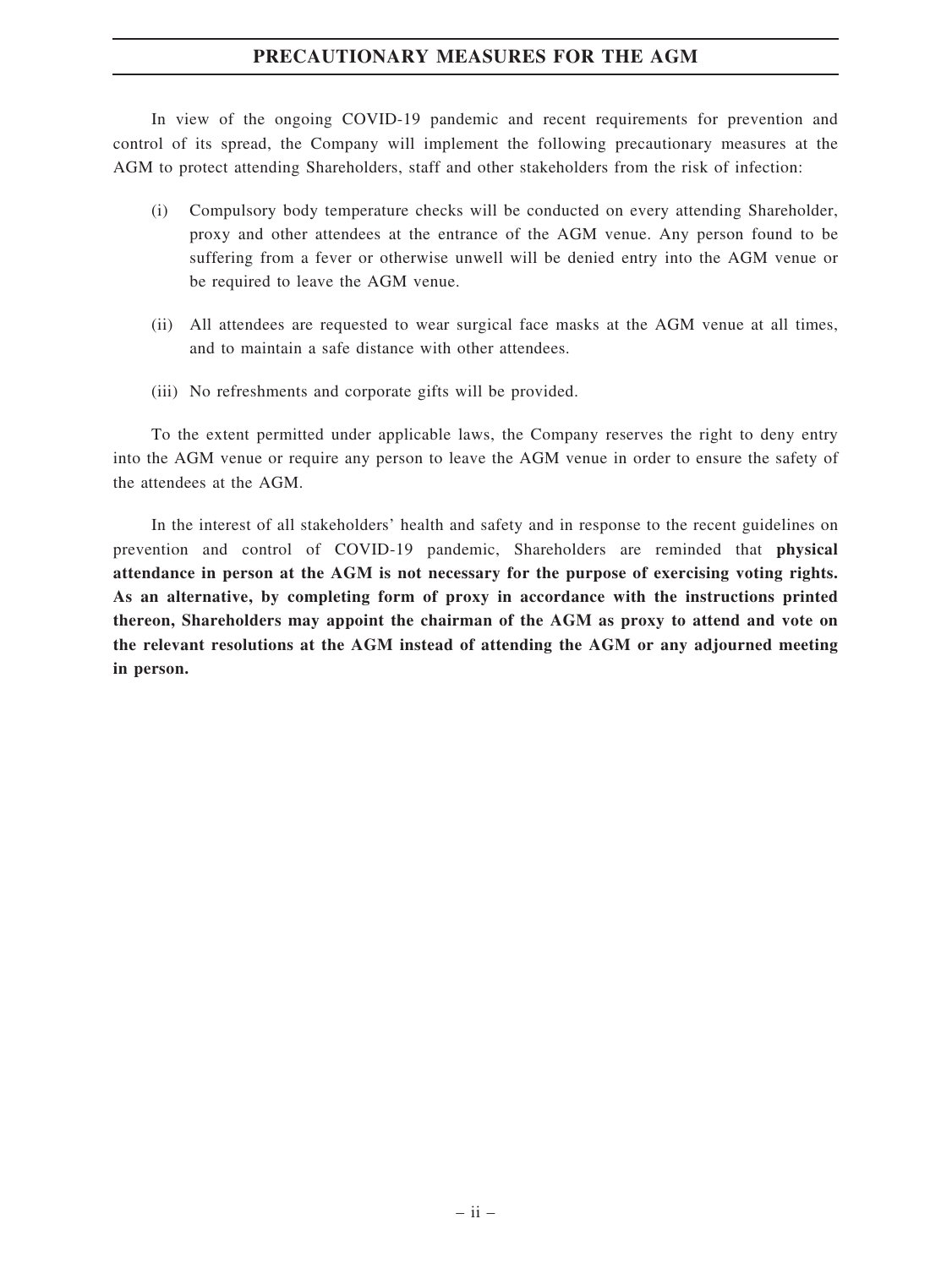In this circular, unless the context otherwise requires, the following expressions shall have the following meanings:

| "AGM"                          | the annual general meeting of the Company to be held at 9:00<br>a.m. on Thursday, 30 June 2022 at United Conference Centre,<br>10/F, United Centre, 95 Queensway, Admiralty, Hong Kong,<br>to consider and, if appropriate, to approve the resolutions<br>contained in the notice of the meeting which is set out on<br>pages 13 to 16 of this circular, or any adjournment thereof |
|--------------------------------|-------------------------------------------------------------------------------------------------------------------------------------------------------------------------------------------------------------------------------------------------------------------------------------------------------------------------------------------------------------------------------------|
| "Articles of Association"      | the articles of association of the Company currently in force                                                                                                                                                                                                                                                                                                                       |
| "Board"                        | the board of Directors                                                                                                                                                                                                                                                                                                                                                              |
| "Company"                      | Vobile Group Limited (阜博集團有限公司), a company<br>incorporated in the Cayman Islands with limited liability, the<br>Shares of which are listed on the Main Board of the Stock<br>Exchange                                                                                                                                                                                               |
| " $Directory$ "                | the director(s) of the Company                                                                                                                                                                                                                                                                                                                                                      |
| "Group"                        | the Company and its subsidiaries                                                                                                                                                                                                                                                                                                                                                    |
| "Hong Kong"                    | the Hong Kong Special Administrative Region of the People's<br>Republic of China                                                                                                                                                                                                                                                                                                    |
| "HK\$"                         | Hong Kong dollars, the lawful currency of Hong Kong                                                                                                                                                                                                                                                                                                                                 |
| "Latest Practicable Date"      | 24 May 2022, being the latest practicable date prior to the<br>printing of this circular for ascertaining certain information in<br>this circular                                                                                                                                                                                                                                   |
| "Listing Rules"                | the Rules Governing the Listing of Securities on the Stock<br>Exchange, as amended from time to time                                                                                                                                                                                                                                                                                |
| "Post-IPO Share Option Scheme" | the share option scheme of the Company adopted on 8<br>December 2017                                                                                                                                                                                                                                                                                                                |
| "PRC" or "China"               | the People's Republic of China. For the purposes of this<br>circular only and except where the context requires otherwise,<br>excludes Hong Kong, Macau and Taiwan                                                                                                                                                                                                                  |
| "Pre-IPO Share Option Scheme"  | the share option scheme of the Company adopted on 30<br>December 2016                                                                                                                                                                                                                                                                                                               |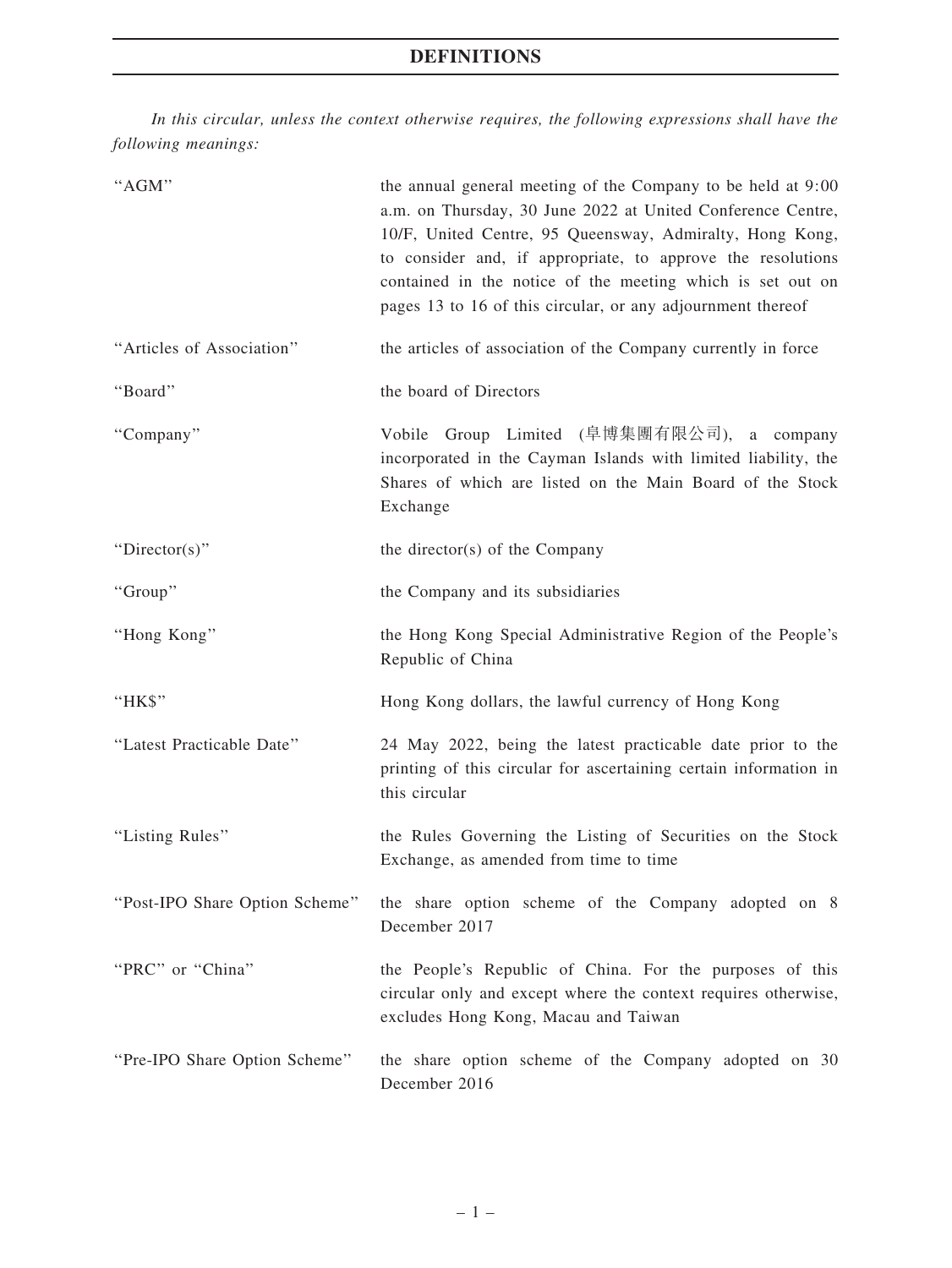# DEFINITIONS

| "SFO"                      | the Securities and Futures Ordinance (Chapter 571 of the Laws<br>of Hong Kong), as amended from time to time                                                                                                                                                                                                                                       |
|----------------------------|----------------------------------------------------------------------------------------------------------------------------------------------------------------------------------------------------------------------------------------------------------------------------------------------------------------------------------------------------|
| "Share $(s)$ "             | ordinary share(s) of US\$0.000025 each in the issued capital of<br>the Company                                                                                                                                                                                                                                                                     |
| "Share Issue Mandate"      | a general and unconditional mandate to be granted to the<br>Directors to allot, issue and deal with unissued Shares of not<br>exceeding 20% of the total number of issued Shares as at the<br>date of passing of the proposed ordinary resolution contained<br>in item 7 of the notice of the AGM as set out on pages 13 to<br>16 of this circular |
| "Share Repurchase Mandate" | a general and unconditional mandate to be granted to the<br>Directors to repurchase Shares on the Stock Exchange of not<br>exceeding 10% of the total number of issued Shares as at the<br>date of passing of the proposed ordinary resolution contained<br>in item 6 of the notice of the AGM as set out on pages 13 to<br>16 of this circular    |
| "Shareholder(s)"           | $holder(s)$ of $Share(s)$                                                                                                                                                                                                                                                                                                                          |
| "Stock Exchange"           | The Stock Exchange of Hong Kong Limited                                                                                                                                                                                                                                                                                                            |
| "Takeovers Code"           | the Code on Takeovers and Mergers and Share Buy-backs, as<br>amended from time to time                                                                                                                                                                                                                                                             |
| "US"                       | The United States of America                                                                                                                                                                                                                                                                                                                       |
| "US\$"                     | United States dollars, the lawful currency of US                                                                                                                                                                                                                                                                                                   |
| $\cdot \cdot \phi_0$ "     | per cent                                                                                                                                                                                                                                                                                                                                           |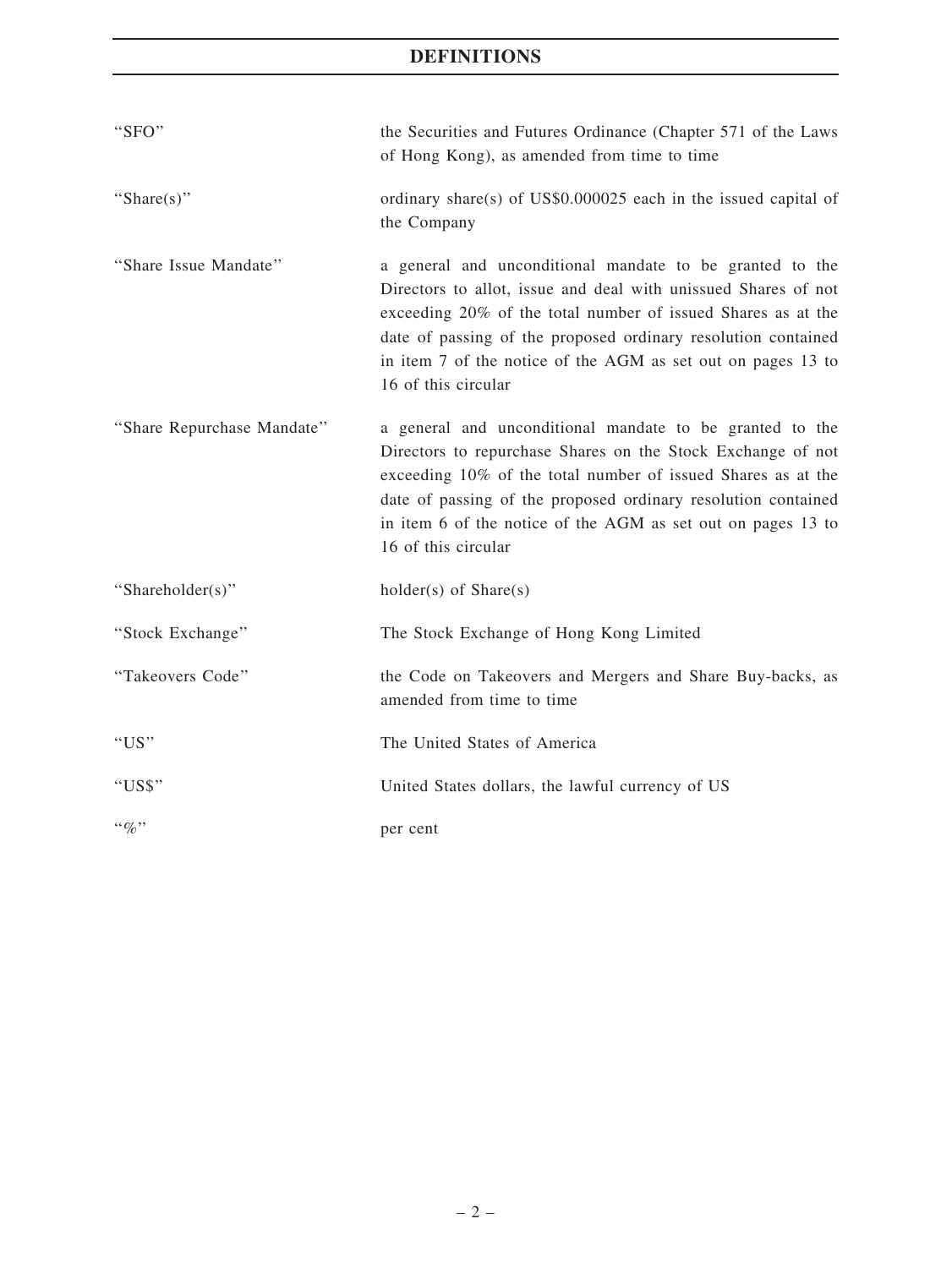

阜 博 集 團 有 限 公 司

(Incorporated in the Cayman Islands with limited liability)

(Stock Code: 3738)

Executive Directors: Mr. Yangbin Bernard WANG (Chairman and Chief Executive Officer) Mr. MATSUZAWA Masaaki

Non-executive Directors: Mr. J David WARGO Mr. WONG Wai Kwan

Independent Non-executive Directors: Mr. Alfred Tsai CHU Mr. CHAN King Man Kevin Mr. Charles Eric EESLEY Mr. KWAN Ngai Kit

Registered Office: Cricket Square, Hutchins Drive P.O. Box 2681 Grand Cayman KY1-1111 Cayman Islands

Headquarters and Principal Place of Business in Hong Kong: Suite 3712, 37/F, Tower Two Times Square, 1 Matheson Street Causeway Bay Hong Kong

Principal Place of Business in the US: 2880 Lakeside Drive, Suite 360 Santa Clara, CA 95054 United States

Principal Place of Business in China: Building A17-1 Headquarters Economy Park for ZJU Alumni Enterprises 397 Cangxing Street Yuhang District, Hangzhou China

30 May 2022

To the Shareholders

Dear Sir/Madam,

## PROPOSED RE-ELECTION OF DIRECTORS, PROPOSED APPOINTMENT OF DIRECTOR, PROPOSED GRANTING OF GENERAL MANDATES TO REPURCHASE SHARES AND TO ISSUE SHARES AND NOTICE OF ANNUAL GENERAL MEETING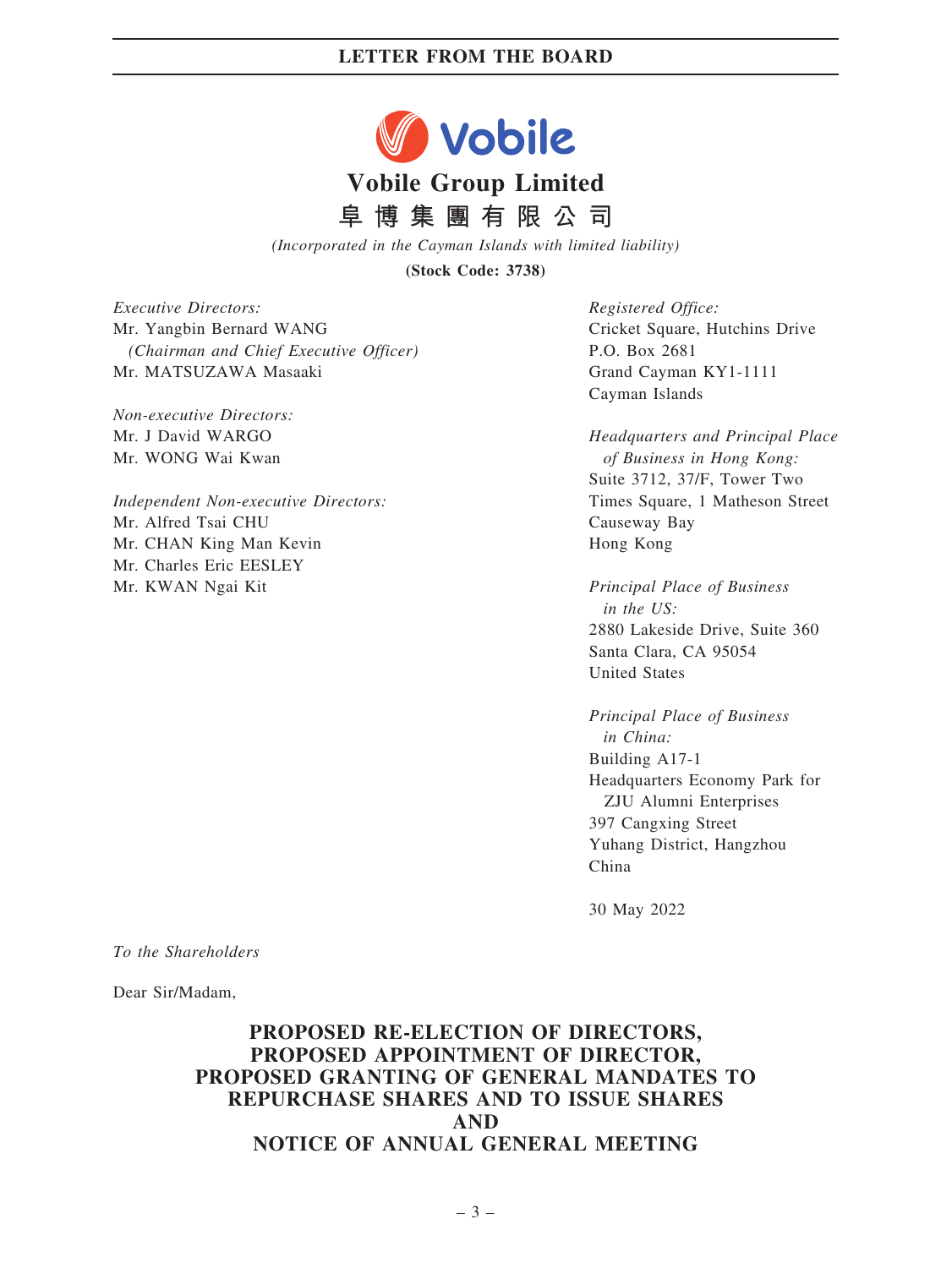### 1. INTRODUCTION

The purpose of this circular is to provide the Shareholders with information in respect of certain resolutions to be proposed at the AGM to be held on Thursday, 30 June 2022.

### 2. PROPOSED RE-ELECTION AND APPOINTMENT OF DIRECTORS

In accordance with Article 16.16 of the Articles of Association, Mr. CHAN King Man Kevin, Mr. Charles Eric EESLEY and Mr. WONG Wai Kwan shall retire at the AGM. Mr. Charles Eric EESLEY and Mr. WONG Wai Kwan, being eligible, will offer themselves for re-election at the AGM. Mr. CHAN King Man Kevin will not offer himself for re-election due to his job obligations or personal commitments. Mr. CHAN King Man Kevin has confirmed that he has no disagreement with the Board and that there are no matters relating to his retirement that need to be brought to the attention of the Shareholders or the Stock Exchange.

At the AGM, an ordinary resolution will be proposed to re-elect Mr. WONG Wai Kwan as a non-executive Director and Mr. Charles Eric EESLEY as an independent non-executive Director. Biographical details of Mr. WONG Wai Kwan and Mr. Charles Eric EESLEY who are subject to re-election are set out in Appendix I to this circular.

The Board recommends the appointment of Mr. CHAN Ching Yan Daniel as a non-executive Director at the AGM. Ordinary resolutions will be proposed to appoint Mr. CHAN Ching Yan Daniel as a non-executive Director. Biographical details of Mr. CHAN Ching Yan Daniel are set out in Appendix II to this circular.

The Nomination Committee has reviewed the structure, size, and composition of the Board, the written confirmation given by the Directors, and the overall contribution of the Directors to be re-elected at the Annual General Meeting with reference to the nomination principles and criteria set out in the Company's board diversity policy and nomination policy and the Company's corporate strategy. Following the recommendation of its Nomination Committee, the Board has decided to propose the re-election of Mr. WONG Wai Kwan as a non-executive Director and Mr. Charles Eric EESLEY as an independent non-executive Director and the appointment of Mr. CHAN Ching Yan Daniel as a non-executive Director at the AGM. The Board has confirmed, each of Mr. Charles Eric EESLEY, Mr. WONG Wai Kwan and Mr. CHAN Ching Yan Daniel does not have any relationship with any other Directors, senior management, substantial Shareholders or controlling Shareholders, and does not hold any interests of the Company in any form. Accordingly, the Board has reasonable belief that they are independent.

None of Mr. Charles Eric EESLEY, Mr. WONG Wai Kwan and Mr. CHAN Ching Yan Daniel act as directors of seven or more listed companies. The Board believes that they can devote sufficient time to assume their director's duties. Each of Mr. Charles Eric EESLEY, Mr. WONG Wai Kwan and Mr. CHAN Ching Yan Daniel possesses rich experience in his industry and is able to provide valuable advice in areas of finance and business to the Company, thus contributing to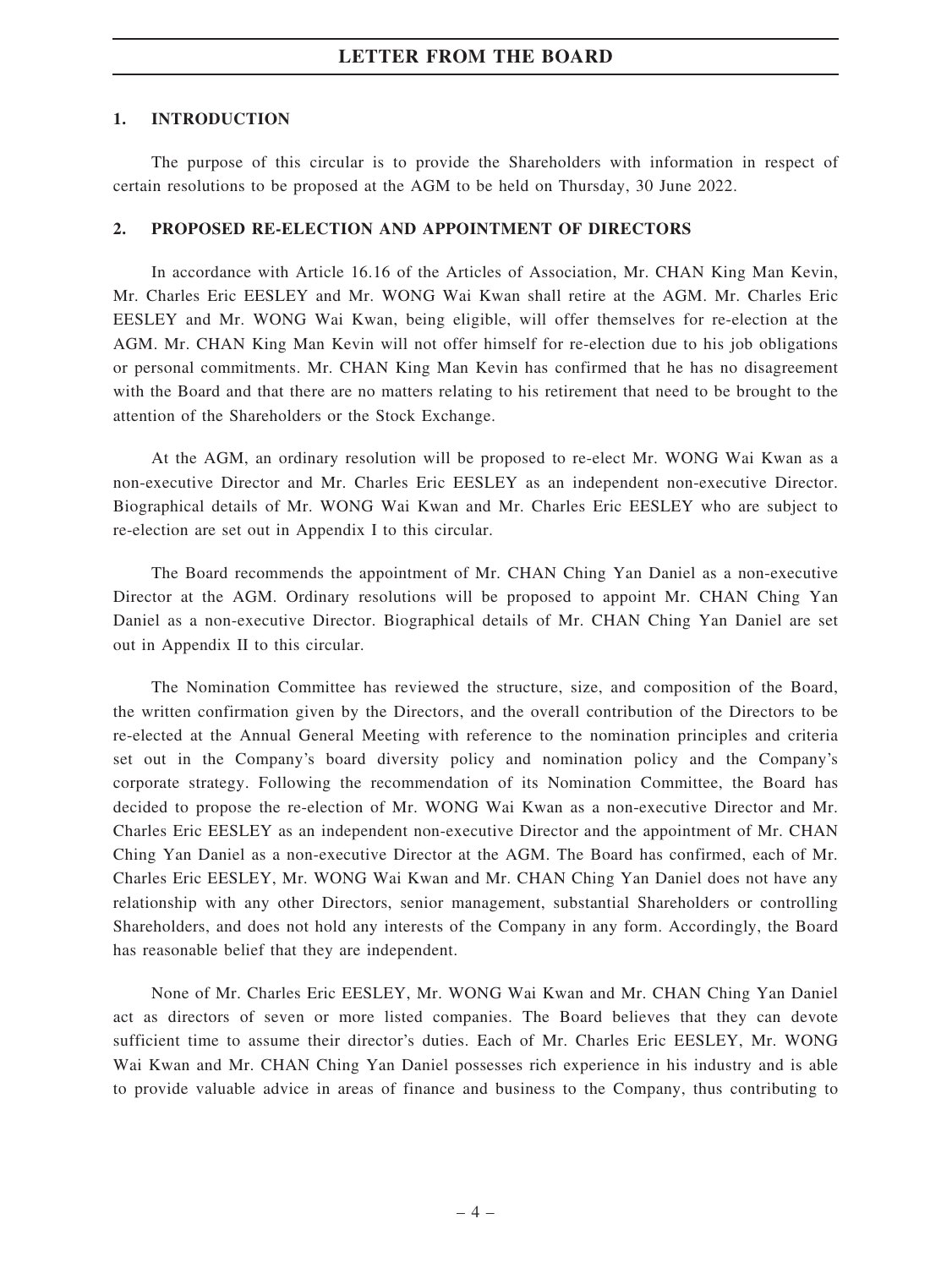better corporate governance of the Company. In addition, the proposed non-executive Directors and independent non-executive Director represent different groups of age, education and industry so that the Board believes they will bring diverse perspectives to the Board.

### 3. SHARE REPURCHASE MANDATE

At the annual general meeting of the Company held on Wednesday, 30 June 2021, a general mandate was granted to the Directors to repurchase Shares. Such mandate will lapse at the conclusion of the AGM. In order to give the Company the flexibility to repurchase Shares if and when appropriate, an ordinary resolution will be proposed at the AGM to approve the granting of the Share Repurchase Mandate to the Directors to repurchase Shares on the Stock Exchange of not exceeding 10% of the total number of issued Shares as at the date of passing of the proposed ordinary resolution contained in item 6 of the notice of the AGM as set out on pages 13 to 16 of this circular (i.e. a total of 211,759,665 Shares on the basis that no further Shares are issued or repurchased before the AGM). The Directors wish to state that they have no immediate plan to repurchase any Shares pursuant to the Share Repurchase Mandate.

An explanatory statement as required by the Listing Rules to provide the Shareholders with the requisite information reasonably necessary for them to make an informed decision on whether to vote for or against the granting of the Share Repurchase Mandate is set out in Appendix III to this circular.

### 4. SHARE ISSUE MANDATE

At the annual general meeting of the Company held on Wednesday, 30 June 2021, a general mandate was granted to the Directors to allot, issue and deal with Shares. Such mandate will lapse at the conclusion of the AGM. In order to give the Company the flexibility to issue Shares if and when appropriate, an ordinary resolution will be proposed at the AGM to approve the granting of the Share Issue Mandate to the Directors to allot, issue or deal with additional Shares of not exceeding 20% of the total number of issued Shares as at the date of passing of the proposed ordinary resolution contained in item 7 of the notice of the AGM (i.e. a total of 423,519,331 Shares on the basis that no further Shares are issued or repurchased before the AGM).

An ordinary resolution to extend the Share Issue Mandate by adding the number of Shares repurchased by the Company pursuant to the Share Repurchase Mandate will also be proposed at the AGM. The Directors wish to state that they have no immediate plan to issue any new Shares pursuant to the Share Issue Mandate.

### 5. AGM AND PROXY ARRANGEMENT

The notice of the AGM is set out on pages 13 to 16 of this circular.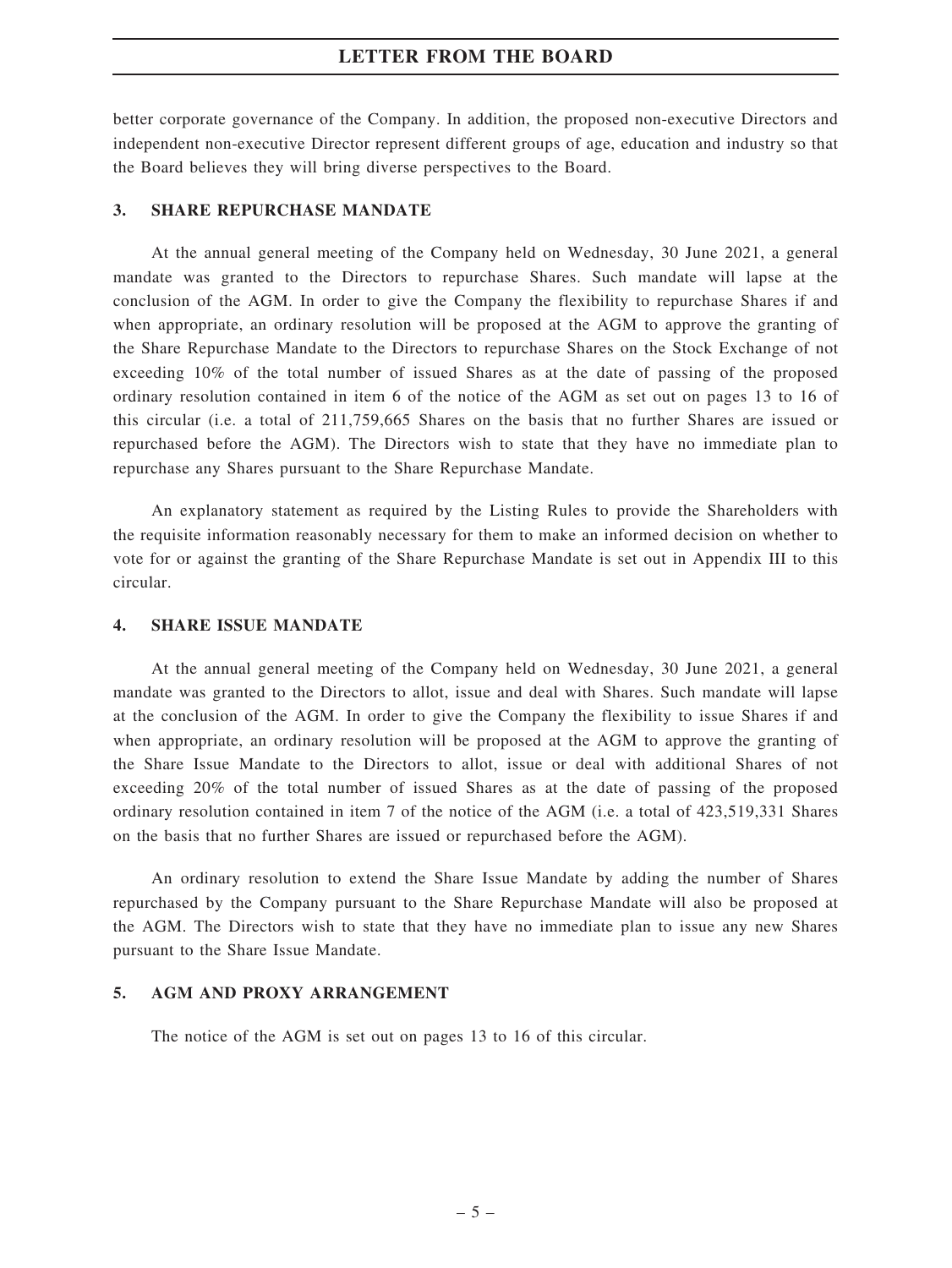Pursuant to the Listing Rules and the Articles of Association, any vote of Shareholders at a general meeting must be taken by poll save that the chairman of the meeting may, pursuant to the Listing Rules, allow a resolution to be voted by a show of hands. An announcement on the poll results will be published by the Company after the AGM in the manner prescribed under the Listing Rules.

A form of proxy for use at the AGM is enclosed with this circular and such form of proxy is also published on the websites of Hong Kong Exchanges and Clearing Limited (http://www.hkexnews.hk) and the Company (http://www.vobilegroup.com).

Whether or not you are able to attend the AGM, please complete the accompanying form of proxy in accordance with the instructions printed on the form and return it to the Company's branch share registrar in Hong Kong, Tricor Investor Services Limited, at Level 54, Hopewell Centre, 183 Queen's Road East, Hong Kong as soon as possible and in any event not later than 48 hours before the time appointed for holding the AGM (i.e. 9:00 a.m. (Hong Kong time) on Tuesday, 28 June 2022) or any adjournment of such meeting. Completion and return of the form of proxy shall not preclude you from attending and voting in person at the AGM or any adjournment of such meeting should you so wish. In view of the outbreak of COVID-19 pandemic, you are strongly encouraged to appoint the chairman of the AGM as proxy to attend and vote on your behalf at the AGM or any adjourned meeting.

### 6. RECOMMENDATION

The Directors consider that the proposed re-election and appointment of Directors, the proposed granting of the Share Repurchase Mandate and the Share Issue Mandate are in the best interests of the Company and the Shareholders as a whole. Accordingly, the Directors recommend the Shareholders to vote in favor of the relevant resolutions to be proposed at the AGM.

> Yours faithfully, For and on behalf of the Board Vobile Group Limited Yangbin Bernard WANG Chairman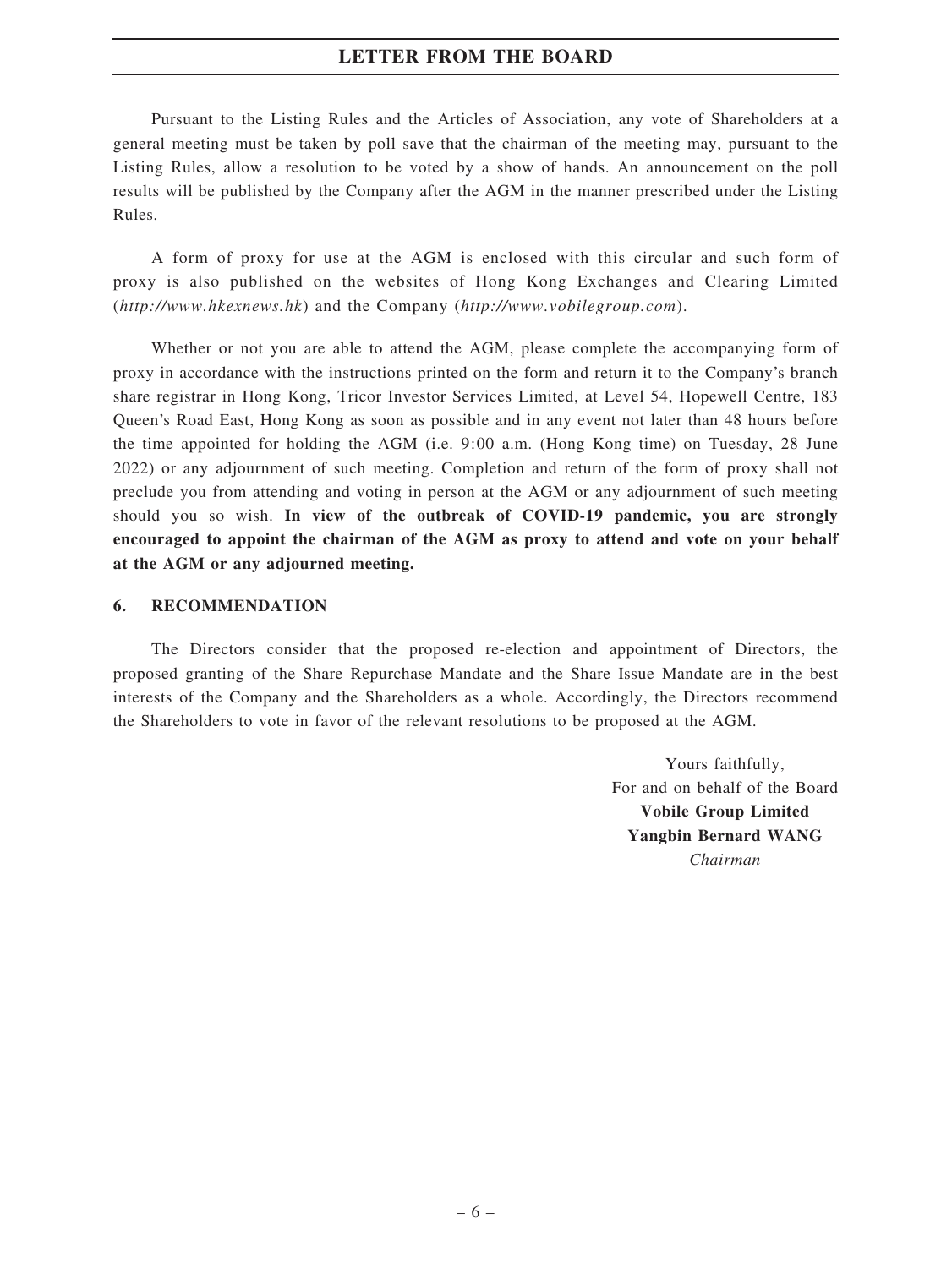## APPENDIX I DETAILS OF THE RETIRING DIRECTORS PROPOSED TO BE RE-ELECTED AT THE AGM

The following are details of the Directors who will retire and, being eligible, offer himself for re-election at the AGM.

### (1) MR. CHARLES ERIC EESLEY

Mr. Charles Eric EESLEY (''Mr. Eesley''), aged 42, is an independent non-executive Director since December 2017. He is also the chairman of our remuneration committee and a member of our audit committee and nomination committee. Mr. Eesley has over ten years of experience in education and research focusing on technology and entrepreneurship. Since 2009, Mr. Eesley has worked at Stanford University, and is currently an Associate Professor in the School of Engineering and the W.M. Keck Foundation Faculty Scholar in the Department of Management Science and Engineering. As part of the Stanford Technology Ventures Program, he conducts research on technology entrepreneurship, specifically the impact of institutions and university environment on high growth technology entrepreneurship. In 2020, he received the Third Annual IACMR-RRBM Responsible Research in Management Award and in 2018, he was the recipient of the TUM Research Excellence Award from the Technical University of Munich. Mr. Eesley obtained a Doctor of Philosophy in Management from the Massachusetts Institute of Technology in Cambridge, Massachusetts, United States in June 2009 and a Bachelor of Science from Duke University in Durham, North Carolina, United States in May 2002.

Mr. Eesley did not hold any other directorships in any other public companies the securities of which are listed in Hong Kong or overseas in the past three years. Mr. Eesley does not have any relationships with any Directors or senior management or substantial or controlling Shareholder.

Mr. Eesley has entered into a letter of appointment with the Company for a term of three years unless terminated by either party with three months' written notice, and is subject to retirement by rotation and re-election at least once every three years at the annual general meeting of the Company in accordance with the provision of the Articles of Association. If he is elected, Mr. Eesley's letter of appointment will be extended for an additional three-year term. The salary, allowances and benefits in kind of Mr. Eesley for the year ended 31 December 2021 were approximately HK\$977,000.

As at the Latest Practicable Date, Pursuant to Part XV of the SFO, Mr. Eesley is interested in 44,000 Shares beneficially owned by him as at the date of this circular.

There is no information which is disclosable nor is/was Mr. Eesley involved in any of the matters required to be disclosed pursuant to any of the requirements under Rule 13.51(2)(h) to (v) of the Listing Rules and there are no other matters concerning Mr. Eesley that need to be brought to the attention of the Shareholders.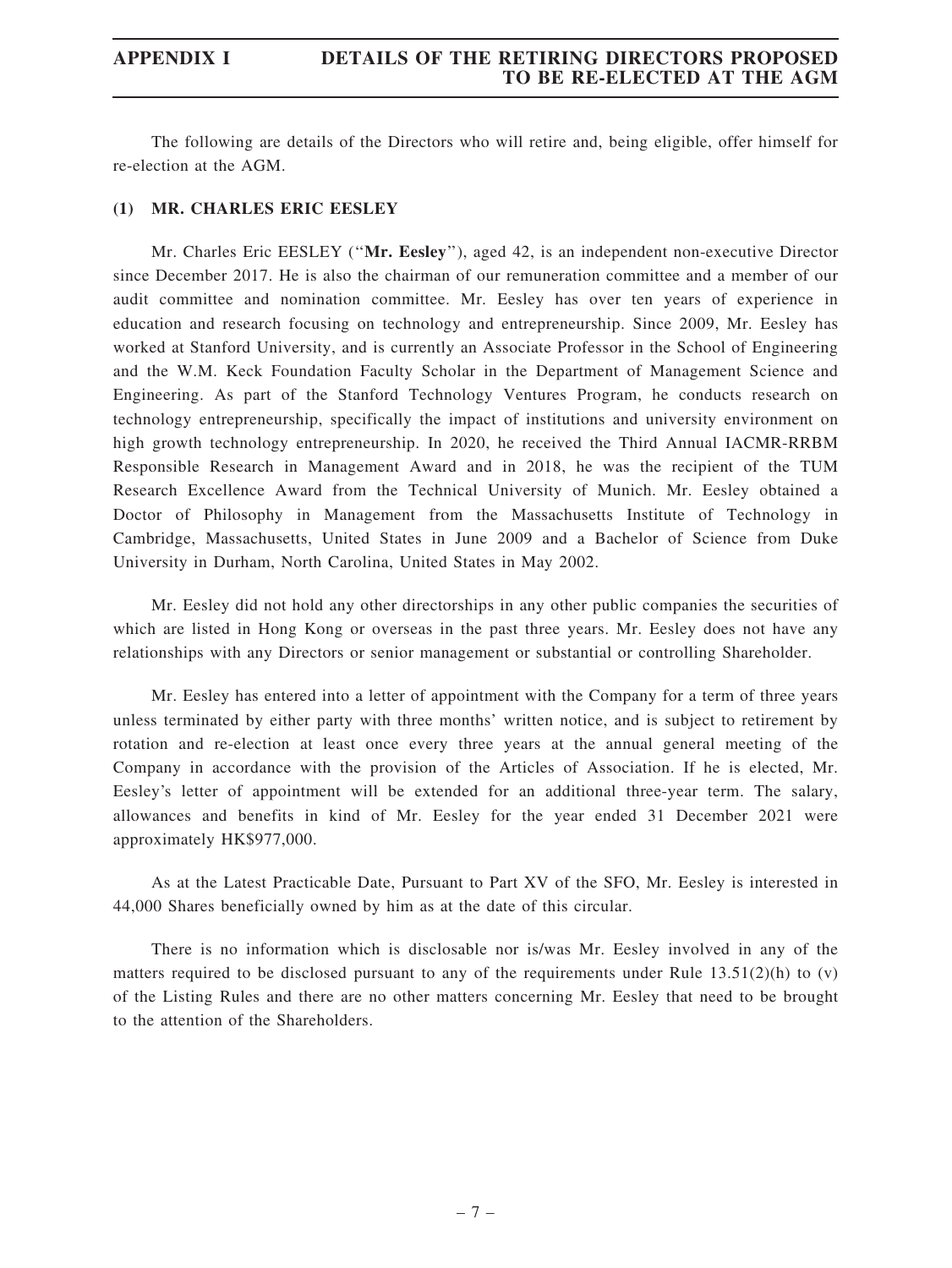## APPENDIX I DETAILS OF THE RETIRING DIRECTORS PROPOSED TO BE RE-ELECTED AT THE AGM

### (2) MR. WONG WAI KWAN

Mr. WONG Wai Kwan ("Mr. Wong"), aged 54, is a non-executive Director since June 2017. He is also a member of our audit committee. From December 2011 to June 2016, Mr. Wong served as the General Manager of the Financial Audit Department and the Managing Director of the Internal Audit Department of Shanghai Fosun High Technology (Group) Co., Ltd., a wholly-owned subsidiary of Fosun International Limited (Stock Code: 00656). From August 1992 to March 2000, Mr. Wong was employed by Ernst & Young and his last position was Manager in its Assurance Department. Mr. Wong has over 25 years of experience in finance, accounting, and financial management. Currency, Mr. Wong is an independent non-executive director of Starlight Culture Entertainment Group Limited (Stock Code: 01159) and Vision Fame International Holding Limited (Stock Code: 01315). Mr. Wong is a fellow member of Certified Practising Accountants (Australia), a member of the Hong Kong Institute of Certified Public Accountants and a member of the Association of Chartered Certified Accountants. Mr. Wong graduated with a Master of Business Administration from Washington University in St. Louis, Missouri, United States in December 2009. He obtained a Bachelor of Arts with Honours in Accountancy from the City University of Hong Kong in Hong Kong in November 1992.

Save from disclosed above, Mr. Wong did not hold any other directorships in any other public companies the securities of which are listed in Hong Kong or overseas in the past three years. Mr. Wong does not have any relationships with any Directors or senior management or substantial or controlling Shareholder.

Mr. Wong has entered into a letter of appointment with the Company for a term of three years unless terminated by either party with three months' written notice, and is subject to retirement by rotation and re-election at least once every three years at the annual general meeting of the Company in accordance with the provision of the Articles of Association. If he is elected, Mr. Wong's letter of appointment will be extended for an additional three-year term. The salary, allowances and benefits in kind of Mr. Wong for the year ended 31 December 2021 were approximately HK\$1,752,000.

As at the Latest Practicable Date, Pursuant to Part XV of the SFO, Mr. Wong is interested in 2,444,000 shares beneficially owned by him.

There is no information which is disclosable nor is/was Mr. Wong involved in any of the matters required to be disclosed pursuant to any of the requirements under Rule  $13.51(2)(h)$  to (v) of the Listing Rules and there are no other matters concerning Mr. Wong that need to be brought to the attention of the Shareholders.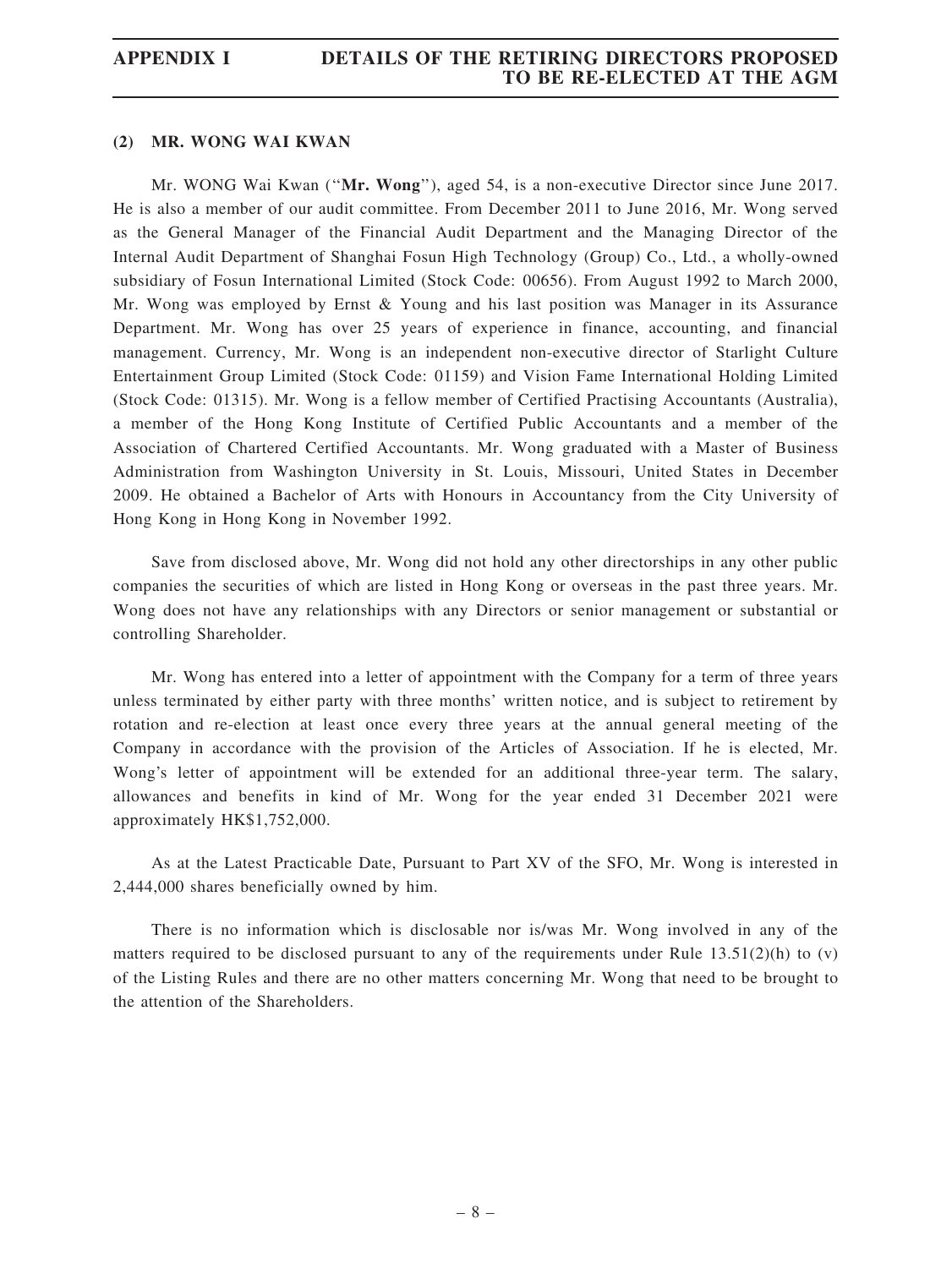The following are details of the Director who are proposed to be appointed at the AGM.

### (1) MR. CHAN CHING YAN DANIEL

Mr. CHAN Ching Yan Daniel (''Mr. Chan''), aged 60, has been serving Po Leung Kuk since 2010 and is currently the Chairman of Po Leung Kuk. Mr. Chan is currently the Chairman of the Board of Trustees of the Lord Wilson Heritage Trust, HKSAR, a member of the Independent Police Complaints Council (IPCC), HKSAR, a member of the Advisory Committee of Admission of Quality Migrants and Professionals, Immigration Department of the HKSAR, a Governing Committee Member of The Hong Kong Polytechnic University Foundation, a Honorary Director of The University of Hong Kong Foundation, a director of Hong Kong Chiu Chow Chamber of Commerce, a member of the Chinese Entrepreneurs Organization and the founder and Managing Director of Paragon International Ltd.

Mr. Chan is established in luxury branding, specializing in international prestigious brand watches for over 25 years. He is also a Cultural Council Member of Foundation De La Haute Horlogerie, Switzerland, an adviser of the Federation of Hong Kong Watch Trades & Industries Ltd.

In July 2019, Mr. Chan was awarded the Medal of Honour (MH) by the Government of the Hong Kong Special Administration Region in recognition of his dedicated public and community service, particularly his valuable contributions to charitable work and committees related to immigration matters. In 2015, Mr. Chan received The 14th World Outstanding Chinese Award granted by the World Chinese Business Investment Foundation.

Mr. Chan obtained a Bachelor of Science in Computer Science from The University of Western Ontario, Canada in June 1983 and an Honorary Doctorate Degree in Business Administration conferred by Sabi University in September 2015.

Mr. Chan did not hold any other directorships in any other public companies the securities of which are listed in Hong Kong or overseas in the past three years. Mr. Chan does not have any relationships with any Directors or senior management or substantial or controlling Shareholder.

Subject to the approval of appointment of Mr. Chan as a non-executive Director by the Shareholders at the AGM, the Company will sign an appointment letter with Mr. Chan for a term of three years commencing from the date of the AGM unless terminated by either party with three months' written notice, and is subject to retirement by rotation and re-election at least once every three years at the annual general meeting of the Company in accordance with the provision of the Articles of Association. The remuneration of Mr. Chan will be determined with reference to the prevailing market conditions, director's duties and responsibilities and performance and results of the Group.

As at the Latest Practicable Date, Mr. Chan did not hold any interest in the Shares or underlying Shares pursuant to Part XV of the SFO. There is no information which is disclosable nor is/was Mr. Chan involved in any of the matters required to be disclosed pursuant to any of the requirements under Rule  $13.51(2)(h)$  to (v) of the Listing Rules and there are no other matters concerning Mr. Chan that need to be brought to the attention of the Shareholders.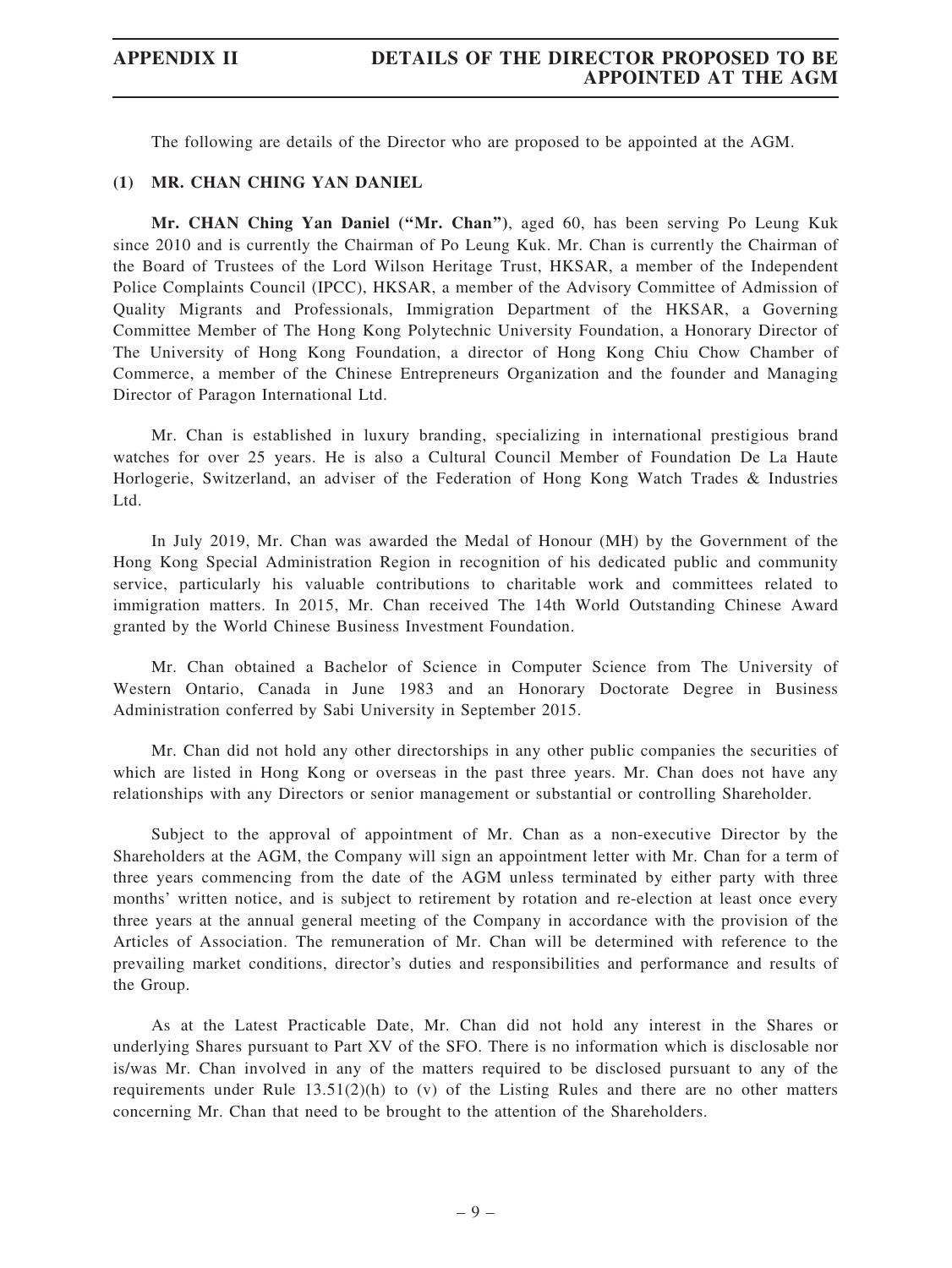The following is an explanatory statement required by the Listing Rules to provide the Shareholders with requisite information reasonably necessary for them to make an informed decision on whether to vote for or against the ordinary resolution to be proposed at the AGM in relation to the granting of the Share Repurchase Mandate.

## 1. SHARE CAPITAL

As at the Latest Practicable Date, the issued share capital of the Company comprised 2,117,596,656 Shares. Subject to the passing of the ordinary resolution set out in item 6 of the notice of the AGM in respect of the granting of the Share Repurchase Mandate and on the basis that no further Shares are issued or repurchased before the AGM, the Directors would be authorised under the Share Repurchase Mandate to repurchase, during the period in which the Share Repurchase Mandate remains in force, a total of 211,759,665 Shares, representing 10% of the total number of Shares in issue as at the date of the AGM.

### 2. REASONS FOR SHARE REPURCHASE

The Directors believe that the granting of the Share Repurchase Mandate is in the best interests of the Company and the Shareholders as a whole.

Share repurchase may, depending on the market conditions and funding arrangements at the time, lead to an enhancement of the net asset value per Share and/or earnings per Share and will only be made when the Directors believe that such a repurchase will benefit the Company and the Shareholders as a whole.

### 3. FUNDING OF SHARE REPURCHASE

The Company may only apply funds legally available for share repurchase in accordance with the Articles of Association, the applicable laws of the Cayman Islands and/or any other applicable laws, as the case may be.

### 4. IMPACT OF SHARE REPURCHASE

There may be a material adverse impact on the working capital or gearing position of the Company (as compared with the position disclosed in the audited consolidated financial statements contained in the annual report of the Company for the year ended 31 December 2021) in the event that the Share Repurchase Mandate is to be carried out in full at any time during the proposed repurchase period. However, the Directors do not intend to exercise the Share Repurchase Mandate to such extent as would, in the circumstances, have a material adverse effect on the working capital requirements of the Company or the gearing levels which in the opinion of the Directors are from time to time appropriate for the Company.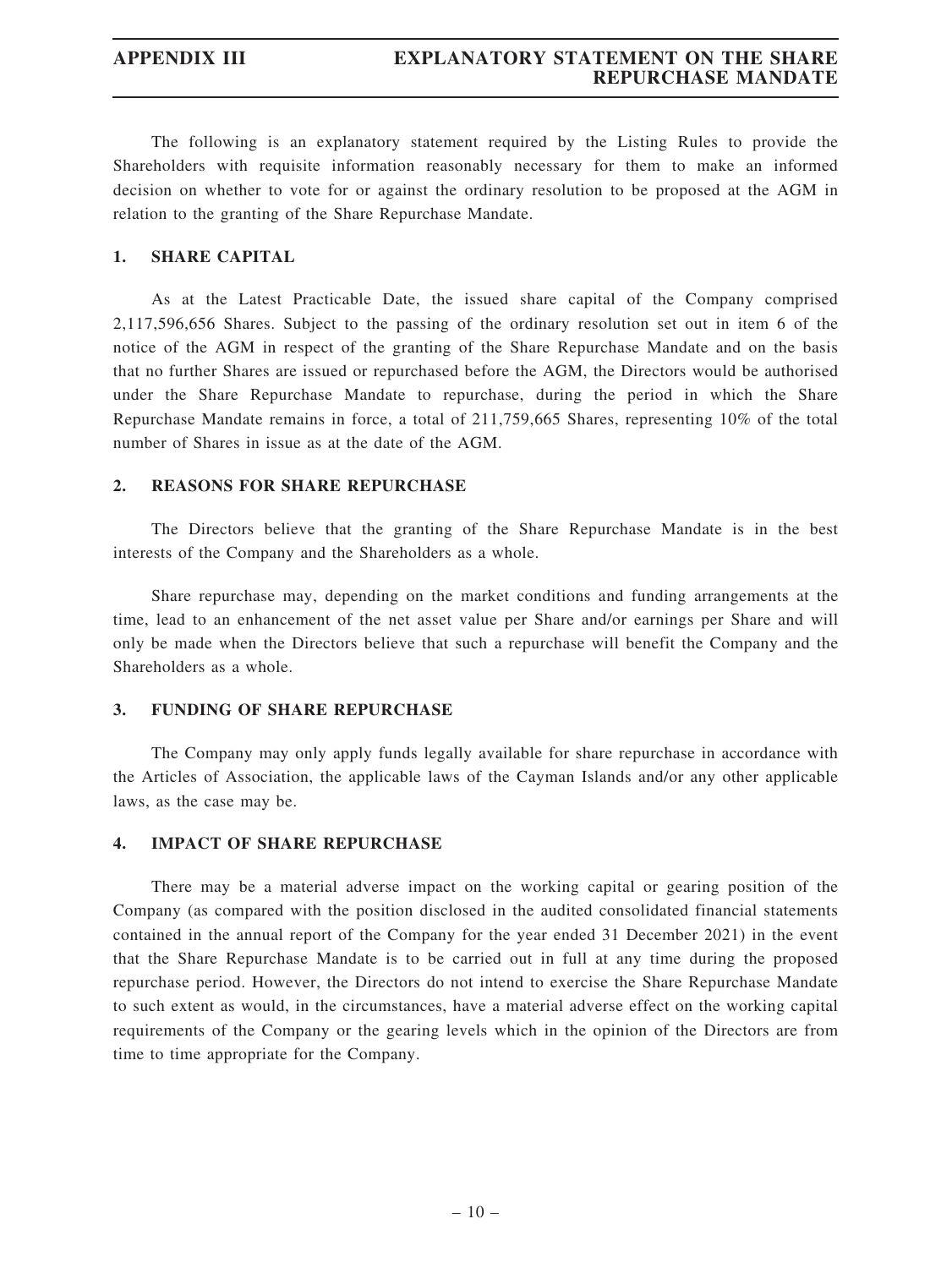### 5. MARKET PRICES OF SHARE

The highest and lowest prices per Share at which Shares have traded on the Stock Exchange during each of the previous 12 months up to and including the Latest Practicable Date were as follows:

|           | Price per Share |         |  |
|-----------|-----------------|---------|--|
| Month     | <b>Highest</b>  | Lowest  |  |
|           | HK\$            | HK\$    |  |
| 2021      |                 |         |  |
| May       | $9.64*$         | $6.80*$ |  |
| June      | 9.36*           | $7.71*$ |  |
| July      | $9.22*$         | 5.84*   |  |
| August    | 8.29            | 6.03    |  |
| September | 8.58            | 5.92    |  |
| October   | 7.29            | 5.97    |  |
| November  | 8.49            | 6.31    |  |
| December  | 7.38            | 5.99    |  |
| 2022      |                 |         |  |
| January   | 6.57            | 4.73    |  |
| February  | 5.73            | 4.98    |  |
| March     | 5.85            | 3.23    |  |
| April     | 4.83            | 3.68    |  |
| May       | 4.50            | 3.50    |  |

The price per Share was adjusted to reflect the share subdivision on 15 July 2021 in which every one issued share of the Company is subdivided into four subdivided shares.

### 6. GENERAL

To the best of their knowledge and having made all reasonable enquiries, none of the Directors nor any of their respective close associates (as defined in the Listing Rules) have any present intention to sell any Shares to the Company in the event that the granting of the Share Repurchase Mandate is approved by the Shareholders.

The Company has not been notified by any core connected persons (as defined in the Listing Rules) of the Company that they have a present intention to sell any Shares to the Company, or that they have undertaken not to sell any Shares held by them to the Company in the event that the granting of the Share Repurchase Mandate is approved by the Shareholders.

The Directors have undertaken to the Stock Exchange to exercise the power of the Company to repurchase Shares pursuant to the Share Repurchase Mandate in accordance with the Listing Rules and the applicable laws of the Cayman Islands.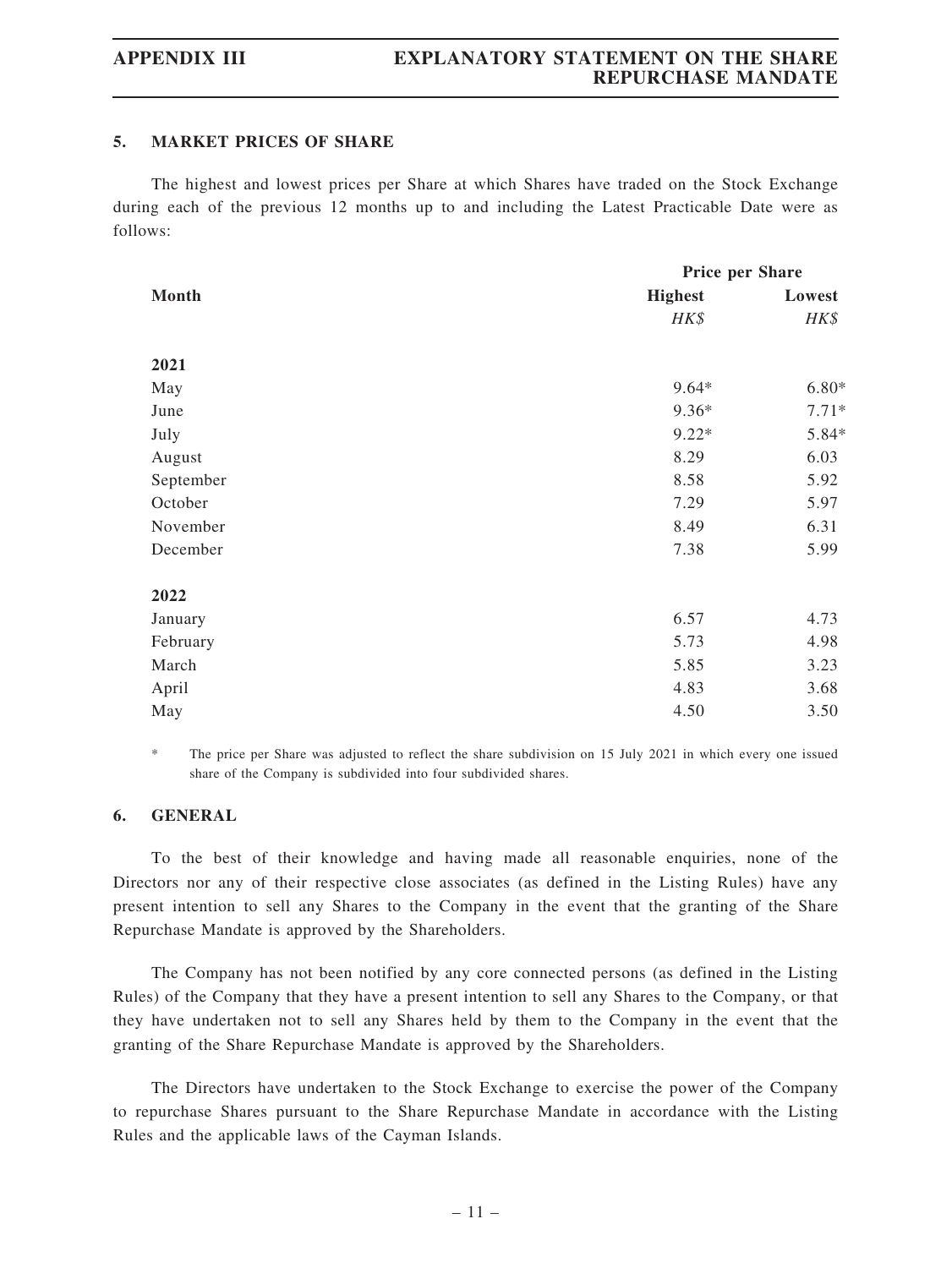### 7. TAKEOVERS CODE

If as a result of a repurchase of Shares pursuant to the Share Repurchase Mandate, a Shareholder's proportionate interest in the voting rights of the Company increases, such increase will be treated as an acquisition of voting rights for the purposes of the Takeovers Code. Accordingly, a Shareholder or a group of Shareholders acting in concert (within the meaning under the Takeovers Code), depending on the level of increase in the Shareholder's interest, could obtain or consolidate control of the Company and thereby become obliged to make a mandatory offer in accordance with Rule 26 of the Takeovers Code.

To the best knowledge of the Company, the Directors are not aware of any consequences of repurchases which would arise under the Takeovers Code.

### 8. SHARE REPURCHASE MADE BY THE COMPANY

No repurchase of Shares has been made by the Company (whether on the Stock Exchange) during the previous six months immediately preceding the Latest Practicable Date.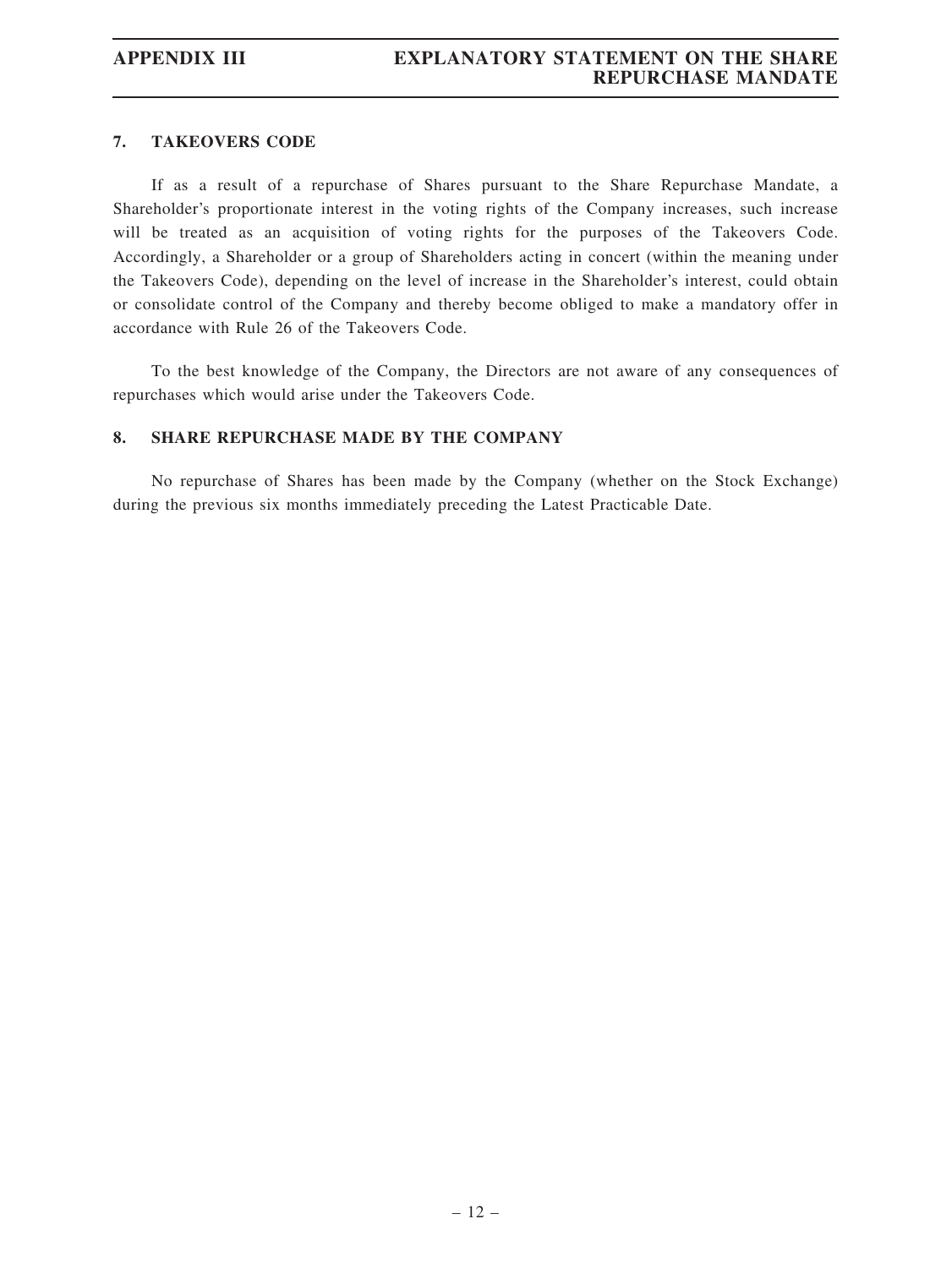## NOTICE OF AGM



(Stock Code: 3738)

Notice is hereby given that the annual general meeting (the "AGM") of Vobile Group Limited (the "Company") will be held at  $9:00$  a.m. on Thursday, 30 June 2022 at United Conference Centre, 10/F, United Centre, 95 Queensway, Admiralty, Hong Kong for the following purposes:

- 1. To receive the audited consolidated financial statements of the Company and its subsidiaries and the reports of the directors (the ''Directors'') and the independent auditors of the Company for the year ended 31 December 2021.
- 2. a. To re-elect Mr. WONG Wai Kwan as a non-executive Director; and
	- b. To re-elect Mr. Charles Eric EESLEY as an independent non-executive Director.
- 3. To appoint Mr. CHAN Ching Yan Daniel as a non-executive Director; and
- 4. To authorise the board of Directors (the ''Board'') to fix the Directors' remuneration.
- 5. To re-appoint Ernst & Young as auditors of the Company and to authorise the Board to fix their remuneration.
- 6. To consider and, if thought fit, pass with or without amendments, the following resolution as an ordinary resolution:

## ''THAT:

(a) subject to paragraph (b) below, a general and unconditional mandate be and is hereby given to the Directors to exercise all the powers of the Company during the Relevant Period (as hereinafter defined) to purchase its own shares (the ''Shares'') on The Stock Exchange of Hong Kong Limited (the ''Stock Exchange'') or on any other stock exchange on which the Shares may be listed and which is recognised by the Securities and Futures Commission of Hong Kong (the ''Securities and Futures Commission'') and the Stock Exchange for this purpose, subject to and in accordance with all applicable laws and the rules and regulations of the Securities and Futures Commission and the Stock Exchange or of any other stock exchange as amended from time to time;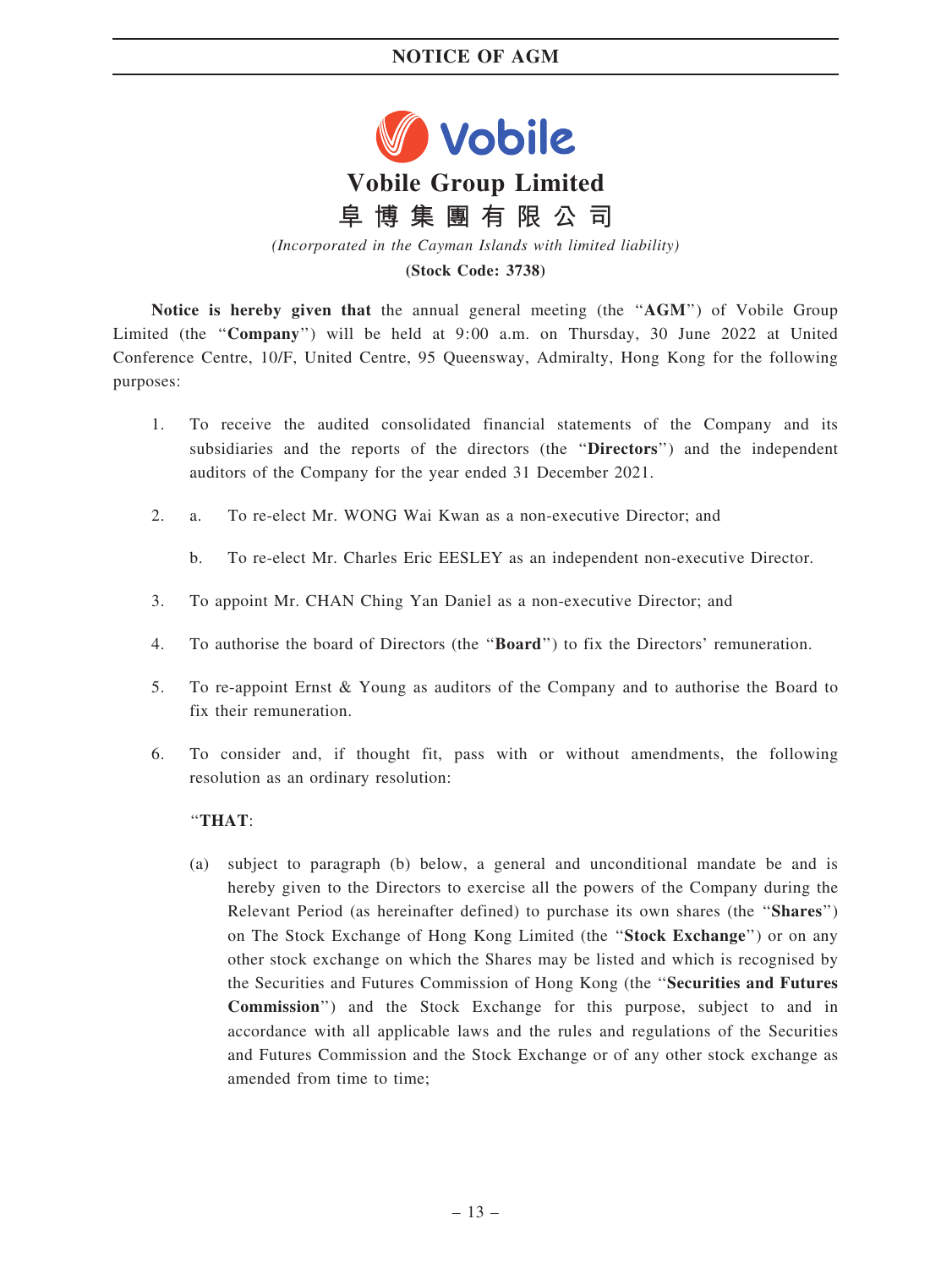## NOTICE OF AGM

- (b) the total number of Shares to be purchased or agreed to be purchased by the Company pursuant to the approval in paragraph (a) above during the Relevant Period shall not exceed 10% of the total number of issued Shares as at the date of passing of this resolution and the approval pursuant to paragraph (a) shall be limited accordingly; and
- (c) for the purposes of this resolution:

''Relevant Period'' means the period from the date of passing of this resolution until whichever is the earliest of:

- (i) the conclusion of the next annual general meeting of the Company;
- (ii) the expiration of the period within which the next annual general meeting of the Company is required by the articles of association of the Company or any applicable laws to be held; and
- (iii) the date on which the authority set out in this resolution is revoked or varied by an ordinary resolution of the shareholders of the Company in general meeting.''
- 7. To consider and, if thought fit, pass with or without amendments, the following resolution as an ordinary resolution:

## ''THAT:

- (a) subject to paragraph (b) below, a general and unconditional mandate be and is hereby given to the Directors to exercise all the powers of the Company during the Relevant Period (as hereinafter defined) to allot, issue and deal with the unissued Shares and to make or grant offers, agreements and options which would or might require the exercise of such powers, whether during the continuance of the Relevant Period or thereafter;
- (b) the aggregate number of Shares issued, allotted or agreed conditionally or unconditionally to be issued, allotted or dealt with pursuant to the approval in paragraph (a) above during the Relevant Period, otherwise than pursuant to the following, shall not exceed 20% of the total number of issued Shares as at the date of passing of this resolution and the said approval shall be limited accordingly:
	- (i) a rights issue where Shares are offered for a period fixed by the Directors to shareholders on the register on a fixed record date in proportion to their then holdings of such Shares (subject to such exclusions or other arrangements as the Directors may deem necessary or expedient in relation to fractional entitlements or having regard, as appropriate, to any restrictions or obligations under the laws of, or the requirements of any recognised regulatory body or stock exchange in Hong Kong, or in any territory applicable to the Company);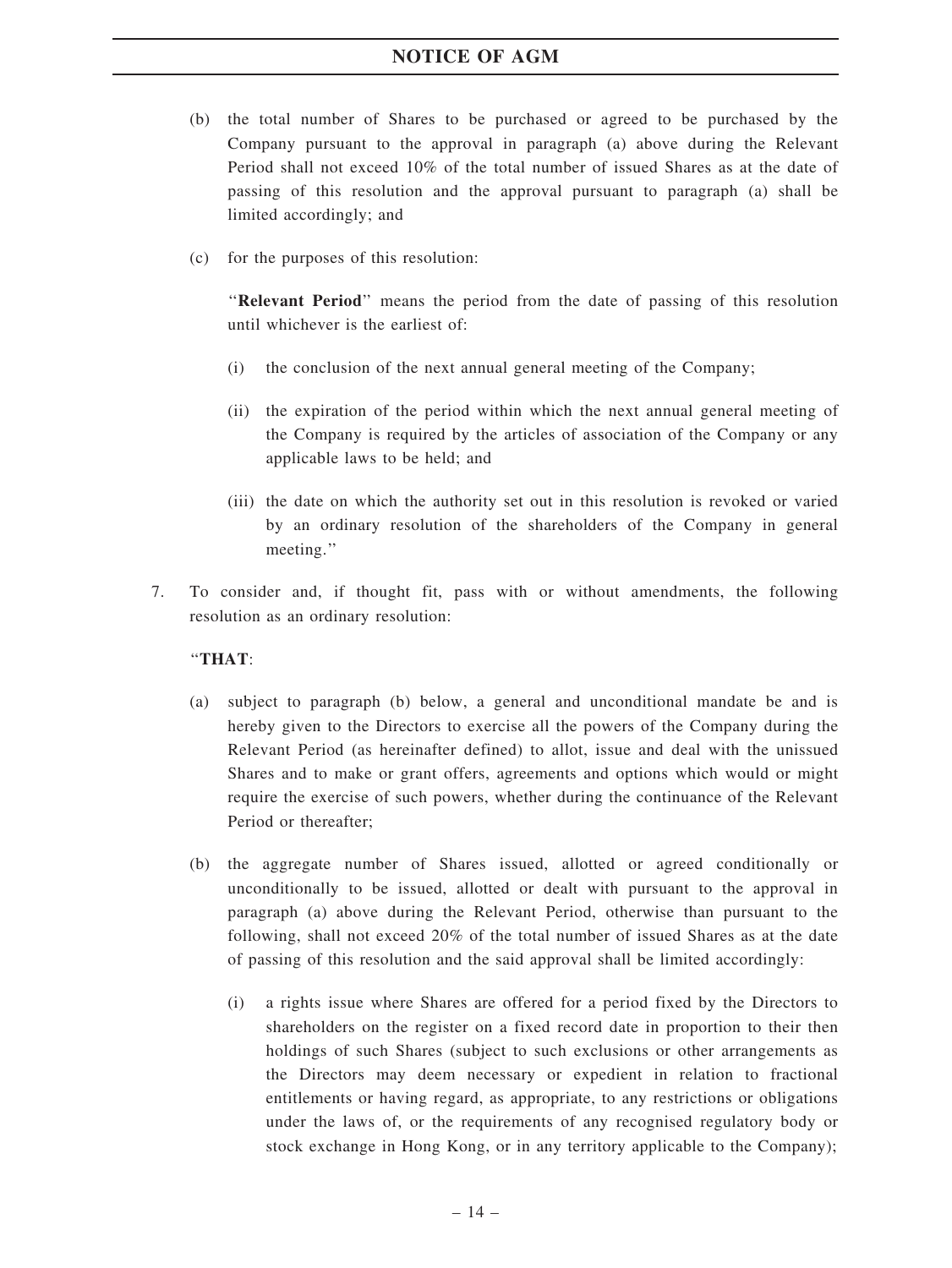- (ii) the exercise of options under a share option scheme;
- (iii) the exercise of rights of conversion under the terms of any securities which are convertible into Shares or exercise of warrants to subscribe for Shares;
- (iv) any scrip dividend scheme or similar arrangement providing for the allotment and issue of Shares in lieu of the whole or in part of any dividend in accordance with the articles of association of the Company; or
- (v) any specific authority granted or to be granted by the shareholders of the Company in general meeting; and
- (c) for the purposes of this resolution:

''Relevant Period'' means the period from the date of passing of this resolution until whichever is the earliest of:

- (i) the conclusion of the next annual general meeting of the Company;
- (ii) the expiration of the period within which the next annual general meeting of the Company is required by the articles of association of the Company or any applicable laws to be held; and
- (iii) the date on which the authority set out in this resolution is revoked or varied by an ordinary resolution of the shareholders of the Company in general meeting.''
- 8. To consider and, if thought fit, pass with or without amendments, the following resolution as an ordinary resolution:

''THAT conditional upon the passing of resolutions nos. 6 and 7 as set out in the notice convening this meeting, the general mandate granted to the Directors pursuant to resolution no. 7 to exercise the powers of the Company to allot, issue and deal with the unissued Shares be and is hereby extended by the addition thereto the aggregate number of Shares to be repurchased by the Company under the authority granted pursuant to resolution no. 6, provided that such number in aggregate shall not exceed 10% of the total number of issued Shares as at the date of passing of this resolution.''

> By order of the Board Vobile Group Limited Yangbin Bernard WANG Chairman

Hong Kong, 30 May 2022